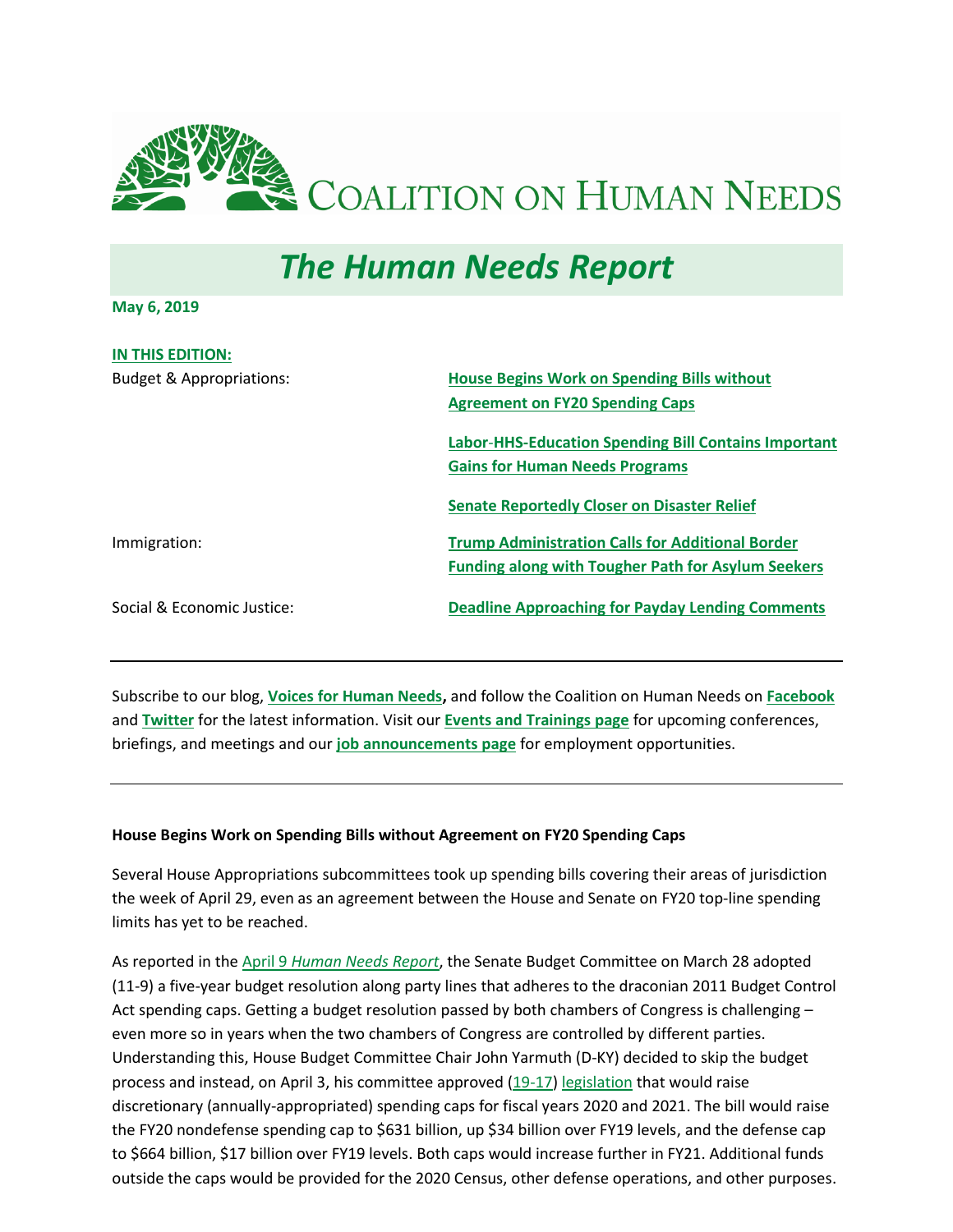However, disagreements among Democrats meant this bill was not brought to the floor. Instead, the House adopted [\(219-201\)](http://clerk.house.gov/evs/2019/roll161.xml) a "deeming resolution," essentially an informal agreement which set the FY20 top-line limit on discretionary spending at \$1.295 trillion. A deeming resolution allows appropriators to move forward with drafting spending bills absent a more-formal budget resolution in place. The full House Appropriations Committee is set to allocate the \$1.295 trillion across all 12 appropriations subcommittees (known as 302(b) allocations) on May 8.

These levels are not binding in the Senate, however, and a new bipartisan deal to raise tight spending caps and automatic cuts (also known as sequestration) put in place by the 2011 Budget Control Act still needs to be reached with the Senate. According to the [Center on Budget and Policy](https://www.cbpp.org/research/federal-budget/house-budget-committee-proposal-would-avoid-steep-cuts-and-provide-resources) Priorities, without a new caps deal, non-defense discretionary programs would be cut by \$55 billion and defense by \$71 billion in FY20, compared to FY19 levels.

Senate Appropriations Chair Richard Shelby (R-AL) has said he will not agree to the House spending limits and he will wait to see if an agreement on spending limits can be reached before his committee takes up its own versions of FY20 spending bills. President Trump reportedly remains opposed to lifting the spending caps.

[Analysis](https://www.chn.org/wp-content/uploads/2019/03/Official-CHN-FY-10-19-Approps-Table.pdf) from CHN shows the importance of lifting the spending caps in order to prevent serious losses in human needs programs. CHN's work showed that out of 184 programs tracked, 131 of the programs, or 71 percent, lost ground between FY 2010 and FY 2019. Without changing the law to lift next year's low spending caps, the cuts in spending would mean that far fewer people would be served by the 184 human needs programs CHN looked at.

#### *[Return to Top](#page-0-1)*

# <span id="page-1-0"></span>**Labor**-**HHS-Education Spending Bill Contains Important Gains for Human Needs Programs**

The House Appropriations Subcommittee on Labor, Health and Human Services, and Education [took up](https://appropriations.house.gov/events/markups/fy2020-labor-health-and-human-services-education-and-related-agencies-subcommittee) and passed (voice vote) its FY20 spending bill on April 30. The "Labor-H" bill provides \$189.8 billion for the departments, up \$11.7 billion or 6 percent over FY19 and up \$47.8 billion over President Trump's FY20 budget request. Including unused funds in the Children's Health Insurance Program, the bill would spend \$204 billion in total. Advocates were pleased that the proposed increase for this spending bill is proportional to the total nondefense discretionary (annually-appropriated) spending increased proposed by House leaders, which has not always been the case in past years. The full House Appropriations Committee is expected to take up the bill on May 8. A summary of the Labor-H bill from House Democratic appropriators can be found [here.](https://appropriations.house.gov/news/press-releases/appropriations-committee-releases-fiscal-year-2020-labor-hhs-education-funding) The full text of the bill can be found [here.](https://appropriations.house.gov/sites/democrats.appropriations.house.gov/files/FY2020%20LHHS%20Sub%20Markup%20Draft.pdf)

Advocates were also pleased that the proposal contains increases for numerous important human needs programs. For example, the **Child Care and Development Block Grant** (CCDBG) is increased by \$2.4 billion to a total of \$7.7 billion, a 45 percent increase over FY19 levels without adjusting for inflation. This builds on a substantial increase in CCDBG funding provided in FY18, though child care resources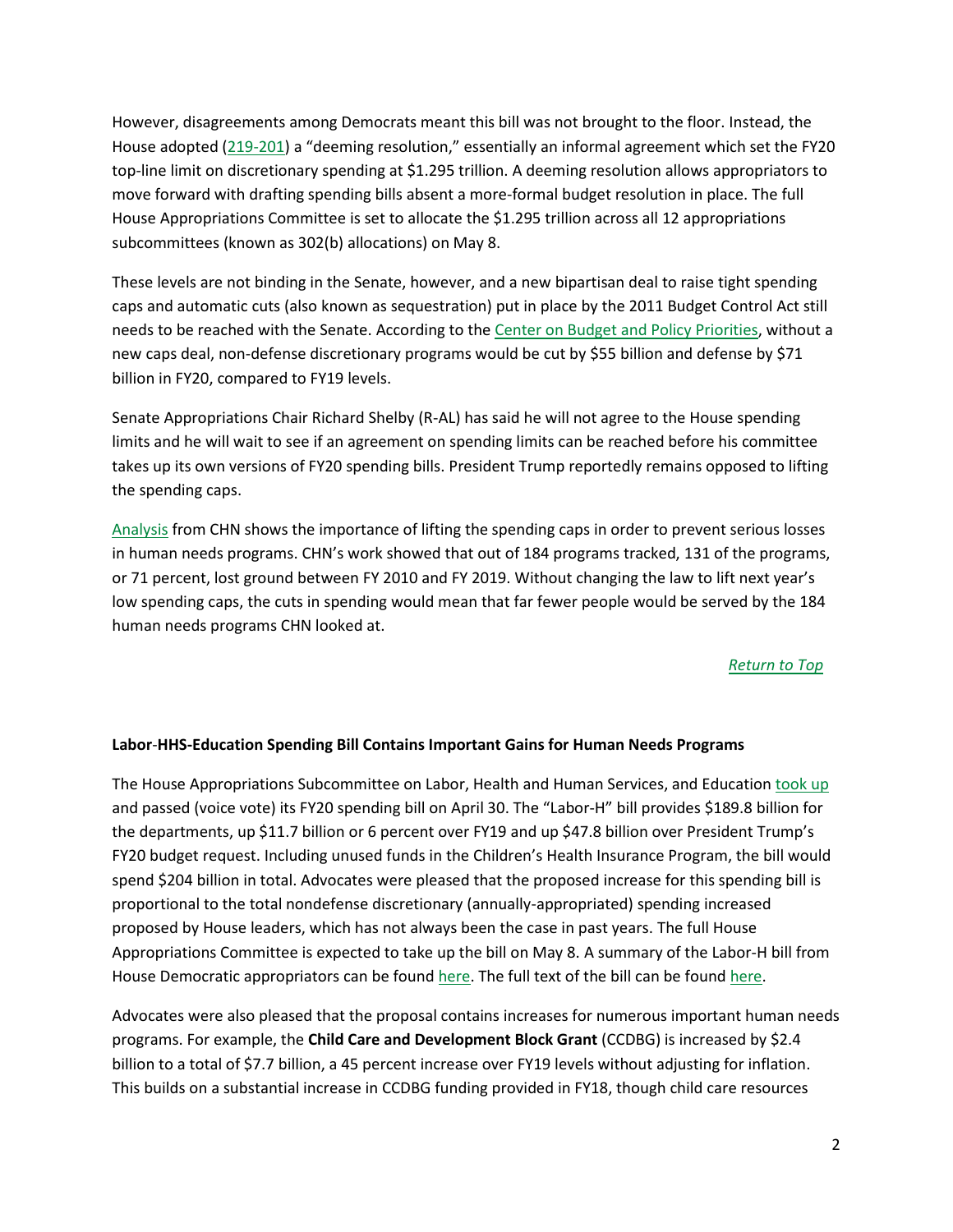would still remain short of what is needed to assist all eligible children. **Head Start** funding grows from \$10.1 billion to \$11.6 billion, an increase of 15 percent. Funding for **Preschool Development Grants** rises from \$250 million to \$350 million.

**Job training programs**, flat-funded for many years (and therefore cut roughly 16 percent by inflation since FY2010), see an increase in this bill as well. For example, **Adult Workforce Innovation and Opportunity Act (WIOA) job training** funding rises from \$845.6 million to \$900 million, and **Youth WIOA** increases from \$903.4 million to \$964 million. **YouthBuild** funding rises from \$89.5 million to \$128 million.

The bill increases funding for many programs that President Trump's FY20 budget proposal would have eliminated, including the **Senior Community Service Employment for Older Americans** program, which gets an increase from \$400 million to \$464 million, and the **Low Income Home Energy Assistance Program** (LIHEAP), which receives \$3.8 billion, an increase of \$150 million. Funding for **21st Century Community Learning Centers**, which provide afterschool programs, rises from \$1.2 billion to \$1.3 billion.

In education, the bill provides an increase of \$1 billion for **Title I K-12** low-income schools, to \$16.9 billion; and an increase of \$1 billion for **Special Education Part B Grants to States**, to \$13.4 billion. **English Language Acquisition** funding increases from \$737.4 million to \$980 million, a one-third increase. The maximum **Pell Grant** rises to \$6,345 per student, an increase of \$150 over maximum in FY 2019. **Federal Work Study** would be increased to \$1.4 billion, a \$304 million bump.

Funding for the **National Institutes of Health** is \$41.1 billion in the proposal, an increase of \$2 billion over FY19. The bill also includes \$50 million for **firearm injury and mortality prevention research** at the Centers for Disease Control and Prevention and the NIH.

Total funding for **Refugee and Entrant Assistance** programs is up from \$1.9 billion to \$2.4 billion, to cope with the increased number of families and children entering the country, many seeking asylum. The bill includes language prohibiting the use of funds for sharing of information between HHS and the Department of Homeland Security about the immigration status of family members with whom a migrant child is placed. The bill also prohibits the use of funds to go against existing laws and court agreements that protect migrant children from being incarcerated or from being deported without consideration of their safety.

Even with the increases, the [Center on Budget and Policy Priorities](https://www.cbpp.org/blog/house-labor-education-hhs-funding-bill-a-welcome-break-from-years-of-disinvestment) noted that total funding for all programs covered in the Labor-H bill would be just 3 percent above what it was a decade ago in inflation-adjusted terms.

*[Return to Top](#page-0-1)*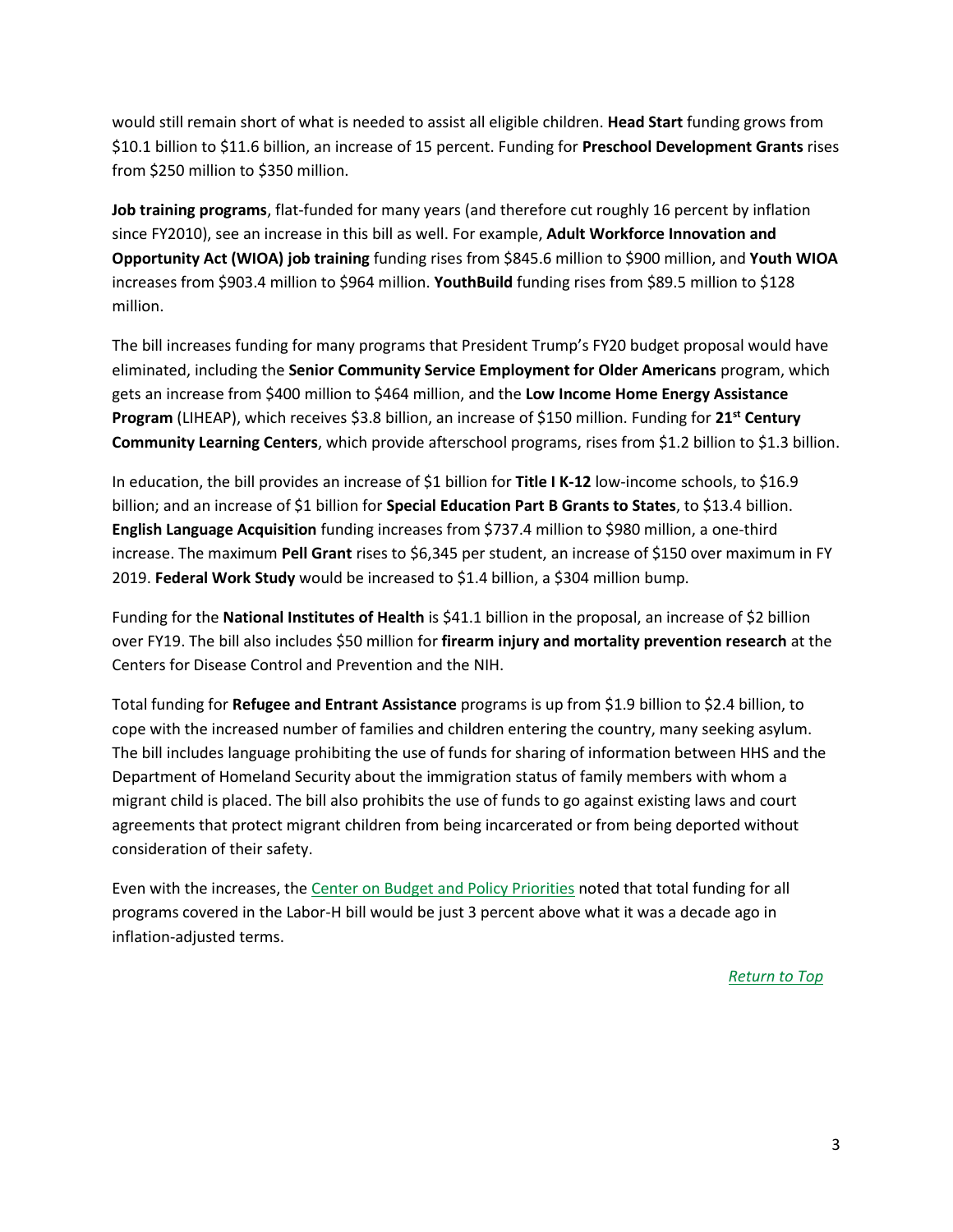#### <span id="page-3-0"></span>**Senate Reportedly Closer on Disaster Relief**

Senate negotiators reportedly are coming close to reaching agreement on disaster aid to victims of hurricanes, wildfires, tornadoes, flooding and other natural disasters that have devastated both states and U.S. territories over the past several years. Funding is likely to rise from the \$13 billion provided in a Senate bill introduced before the recess by Senator Perdue (R-GA) to more than \$17 billion. Most of the increase is for Midwestern states with crop damage from flooding.

According to *CQ*, the latest GOP offer from Senate Appropriations Chair Richard Shelby (R-AL) would add \$431 million in new Community Development Block Grant funds, of which \$304 million would be earmarked for Puerto Rico. But Puerto Rico would not be able to access the money until at least 75 percent of its previously approved grant money had been spent. The proposal also incorporates an amendment by Senator Cornyn (R-TX) to require HUD to release previously appropriated funds to Puerto Rico within 90 days, a provision which may be complicated by delays by the Office of Management and Budget in approving rules for the release of these funds. The proposal also allows Northern Mariana Islands officials to access Medicaid funding, another provision sought by advocates. Guam and American Samoa also need additional Medicaid funding, but it is not clear at this point whether the new proposal will include these funds.

A vote in the Senate could occur as early as this week. Advocates are concerned that the longer it takes to approve the disaster aid, the greater the chance that the funding could be linked to \$4.5 billion the Trump Administration has requested to deal with the influx of migrants along the U.S. southern border (see the related article in this *Human Needs Report* for more on this).

Meanwhile, the House plans to take up its own \$17.2 billion disaster aid package this week.

Since January, the Senate has debated but failed to pass a comprehensive supplemental appropriations bill that would provide aid for the millions of families in need. Advocates, who rallied at the U.S. Capitol last week and embarked on a series of visits to Senate offices, say \$17 billion is needed to help at least 16 states and territories that have suffered from catastrophic natural disasters beginning with Hurricane Harvey in August 2017: Texas, Puerto Rico, Florida, Georgia, South Carolina, North Carolina, California, Alaska, Alabama, Iowa, Nebraska, Kentucky, U.S. Virgin Islands, American Samoa, Guam, and the Northern Mariana Islands.

# *[Return to Top](#page-0-1)*

# <span id="page-3-1"></span>**Trump Administration Calls for Additional Border Funding along with Tougher Path for Asylum Seekers**

The Trump Administration on May 1 requested an additional \$4.5 billion to deal with the influx of migrants at the U.S. southern border. According to the White House, \$3.3 billion of the money would be spent on humanitarian relief, including \$2.8 billion for the Department of Health and Human Services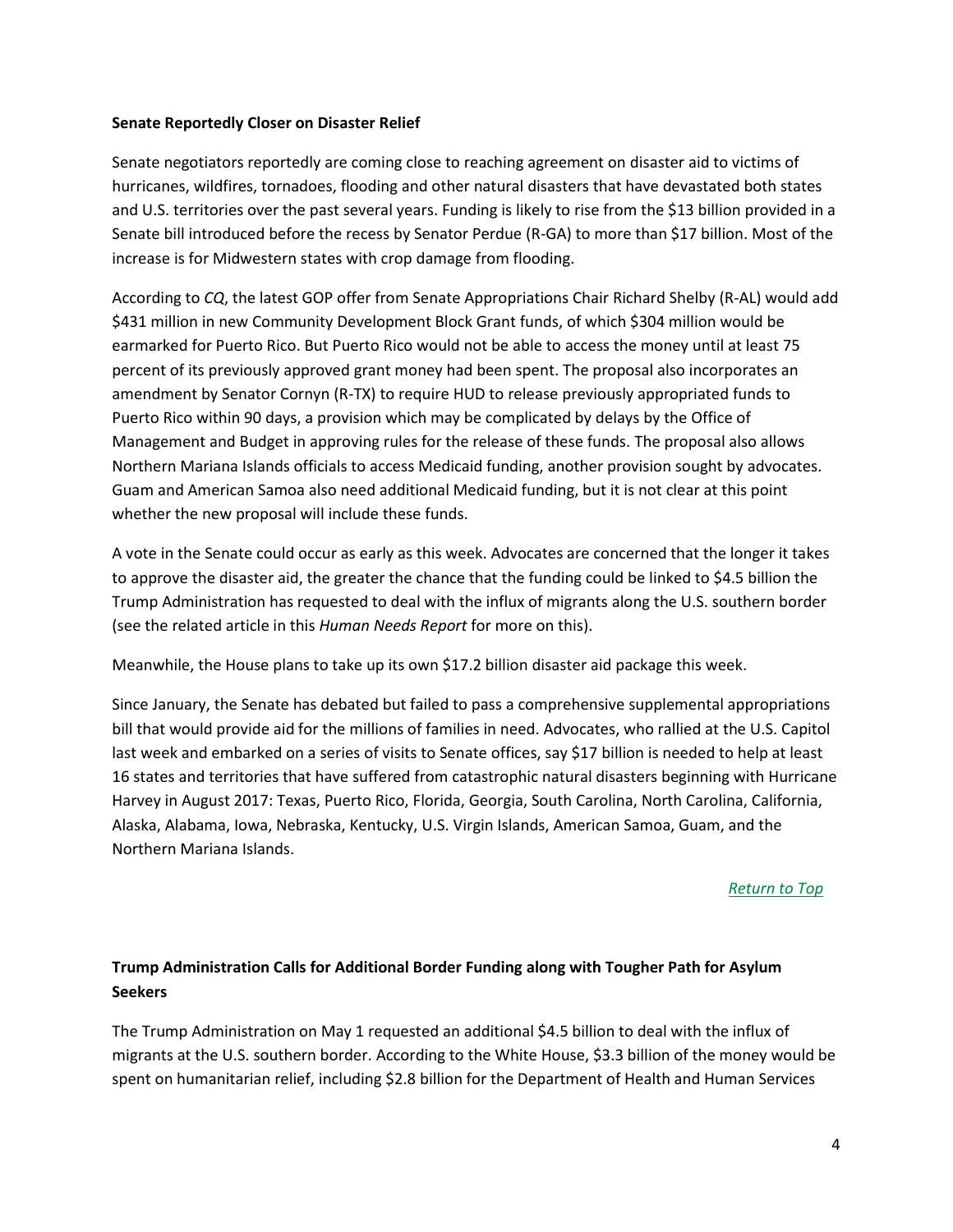(HHS) to increase the number of shelter beds and provide services to unaccompanied children. Without Congressional action, the Administration says HHS is likely to run out of money in June and may need to "divert significant resources from other programs that serve vulnerable populations – such as refugees and victims of trafficking and torture."

While the supplemental request did not include money for a border wall, many Democrats oppose the request. House Appropriations Chair Nita Lowey (D-NY) said in [a statement](https://appropriations.house.gov/news/press-releases/lowey-statement-on-administration-s-request-for-additional-border-funding), "[T]he Trump administration appears to want much of this \$4.5 billion emergency supplemental request to double down on cruel and ill-conceived policies, including bailing out ICE for overspending on detention beds and expanding family detention. Locking up people who pose no threat to the community for ever-longer periods of time is not a solution to the problems at the border." However, she agreed to review the request to see where areas of agreements could be found to improve conditions for immigrants at the border.

The border funding request may also further complicate a disaster aid package that has remain stalled for months. Some believe President Trump may hold disaster aid for Puerto Rico and other U.S. territories hostage until Democrats agree to the additional border funding. For more on the disaster aid package, see the related article in this *Human Needs Report*.

The funding request came just days after the Trump Administration proposed major changes to U.S. asylum policies. A [presidential memorandum](https://www.whitehouse.gov/presidential-actions/presidential-memorandum-additional-measures-enhance-border-security-restore-integrity-immigration-system/) released April 29 directs Attorney General William Barr and Acting Homeland Security Secretary Kevin McAleenan to, within 90 days, propose regulations to change numerous aspects of the way asylum cases are currently handled. The proposal calls for charging a fee to asylum seekers and barring anyone who crosses the border illegally from obtaining a work permit while their applications are pending. It also calls for asylum cases to be adjudicated within 180 days of filing. According to the *[Washington Post](https://www.washingtonpost.com/politics/trump-issues-memo-calling-for-changes-to-handling-of-asylum-cases/2019/04/29/df41b5f2-6adb-11e9-be3a-33217240a539_story.html?utm_term=.84446e6f65cb)*, this is already a requirement, but a lack of resources often means asylum seekers wait years for their hearings.

*[Politico](https://www.politico.com/story/2019/04/29/troops-mexico-border-pentagon-1292502)* reported that the Administration is also calling for "regulations that would place asylum seekers who pass a credible-fear interview or demonstrate a credible fear of torture into asylum-only proceedings. Such a change would keep them from seeking other forms of relief during the process." *Politico* also notes that additional active-duty military personnel, military lawyers, and ICE officers are being sent to the border.

Many predict the President's proposed asylum changes will face court challenges. A *Washington Post*ABC News [poll](https://www.washingtonpost.com/politics/2019/04/30/trumps-asylum-changes-are-even-less-desired-than-his-border-wall/?utm_term=.efa2948ee5fb) conducted before the memo was released shows that only 30 percent of Americans favor making it harder for those seeking asylum to obtain it.

Intensifying his attacks on immigrants, President Trump complained that Border Patrol agents who "get cute" and "get tough" with migrants in their custody would face arrest themselves, according to the *[Washington Post](https://www.washingtonpost.com/immigration/trump-wants-toughness-to-deter-migration-but-physical-measures-keep-failing/2019/05/04/a14495a2-6d16-11e9-8f44-e8d8bb1df986_story.html?utm_term=.9cb806032b43)*. Further, *[Reuters](https://www.reuters.com/article/us-usa-immigration-benefits-exclusive/exclusive-trump-administration-proposal-would-make-it-easier-to-deport-immigrants-who-use-public-benefits-idUSKCN1S91UR?il=0)* reported on May 3 that the U.S. Department of Justice was about to propose a new rule to expand its ability to deport lawful permanent residents who make use of benefits such as Medicaid, SNAP, or housing assistance, even when it is legal for them to use such aid. While it is not known what the Administration has in mind, there is little doubt that such a rule would be